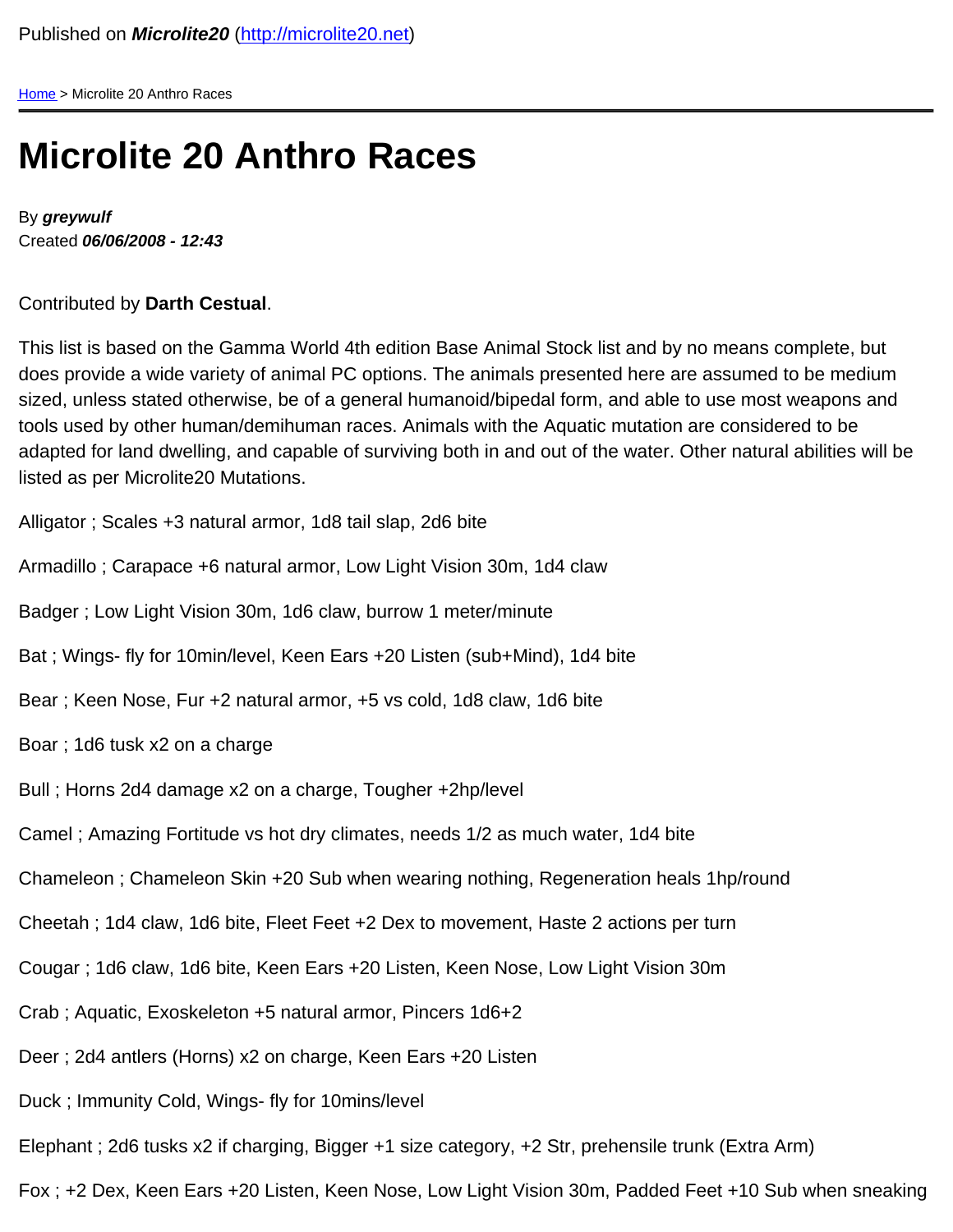Frog ; Aquatic, Spring Legs +30 Jump, 10m/level

Gorilla ; 1d6 bite, Tougher +2hp/level

Grasshopper ; Extra Arms 1 extra 2 handed attack or 1 handed + shield, Spring Legs +30 Jump 10meters/level

Hawk ; 1d6 claw, 1d4 bite, Wings fly for 10min/level, Keen Eyes +20 Spot (sub+Mind)

Horse ; 1d6 kick

Kangaroo ; Spring Legs +30 Jump 10meters/level

Monkey ; 1d4 bite, +2 Dex

Mosquito ; 1d4 bite +1 per round blood drain, Extra Arms 1 extra 2 handed attack or 1 handed + shield, Wings fly for 10min/level

Octopus ; Aquatic, Chameleon Skin +20 Sub when wearing nothing, Extra Arms 1 extra 2 handed attack or 1 handed + shield

Ostrich ; 1d6 kick, Fleet Feet +2 Dex to movement

Otter ; 1d6 bite, Immunity Cold

Porcupine ; 1d4 bite, Quills 1d6 damage

Praying Mantis ; 1d8 claws, Extra Arms 1 extra 2 handed attack or 1 handed + shield, Chameleon Skin +20 Sub when wearing nothing

Raccoon ; 1d4 bite, Low Light Vision 30m

Rhinoceros ; 1d6+1 horn x2 when charging, Keen Nose, Bigger +1 size category, +2 Str

Sea Lion ;1d4 bite, Keen Nose, can hold breath for 10+Str bonus/rounds

Shark ; 1d12 bite, Aquatic, Keen Nose, Rage +4 Str -2AC

Sheep, Bighorn ; 1d6+1 head butt x2 charging, Immunity Cold

Skunk ; 1d4 bite, Low Light Vision 30meters, Stench adjacent creatures suffer -2 on all rolls

Snake ; Poison Bite 1d6+1 bite+Poison see M20 GM Guide for type, Darkvision see in total darkness 20 meters, Tremorsense 10m

Spider ; Poison Bite 1d6+1 bite+Poison see M20 GM Guide for type, Extra Arms 1 extra 2 handed attack or 1 handed + shield, Climbing Hooks 10ft climb speed, Web (as the spell) fills 20ft radius spread with sticky spiderwebs

Squirrel ; 1d4 bite, Climbing Hooks 10ft climb speed, Tail +4 Dex